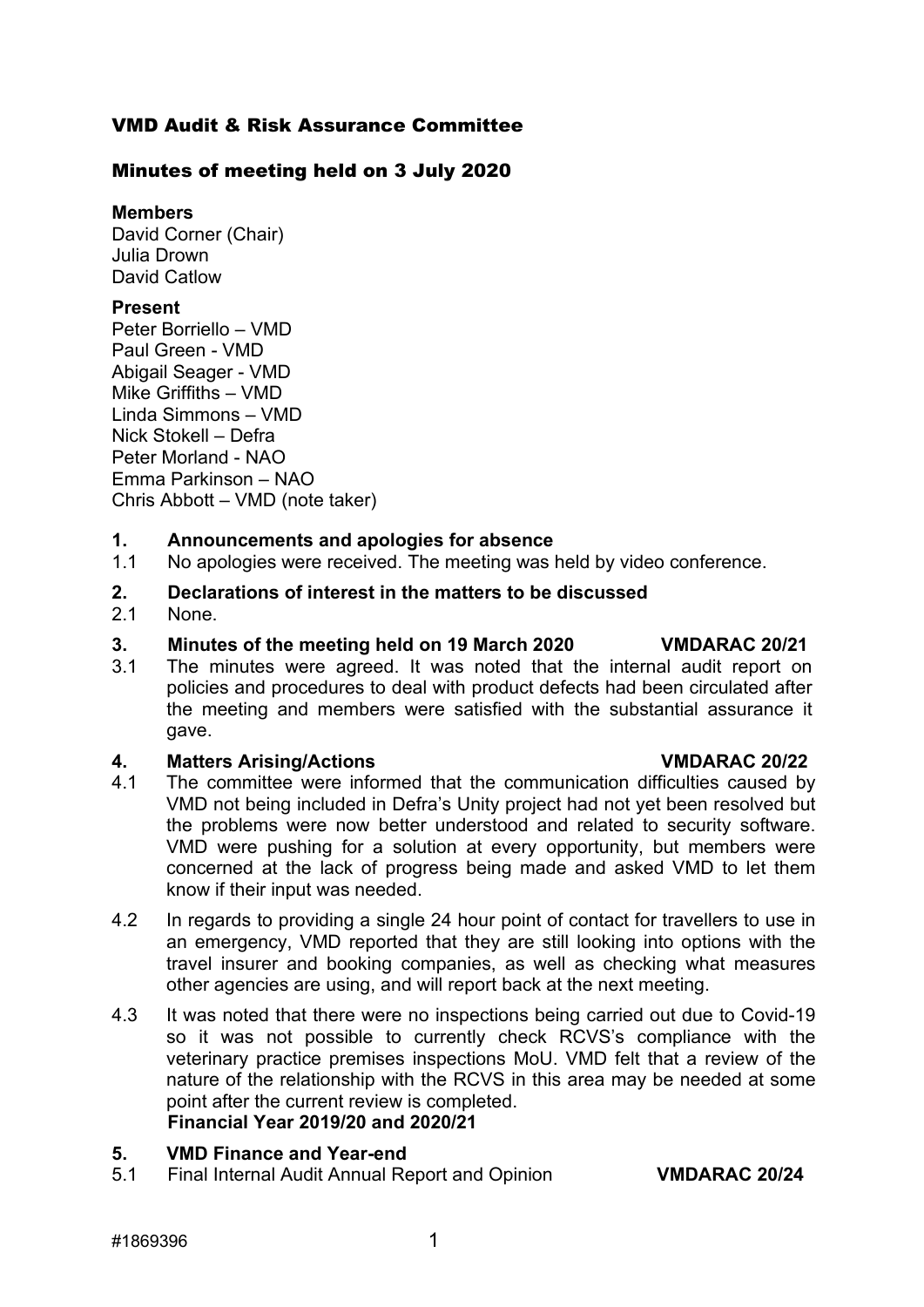- 5.1.1 The final Internal Audit report gave only an overall moderate opinion mainly due to problems found with the MoU between the VMD and RCVS for veterinary practice inspections. This outcome had been accepted by VMD. The GIAA representative said that they were working on improving the issues identified in the feedback received from their customer survey.
- 5.2 External Audit Report NAO **VMDARAC 20/33**

- 5.2.1 The external auditor presented their current draft of the completion report on the 2019-20 financial statement audit. They anticipated recommending an unqualified opinion but needed to finalise their work on the land and buildings valuation and to add a paragraph on 'emphasis of matter' to reflect the uncertainties on valuations due to Covid-19. It was agreed that they would send their final report to the Chair for agreement.
- 5.2.2 It was noted that VMD was reviewing the structure of its Finance team to help with the proper segregation of duties and the committee asked to be kept informed. **ACTION**
- 5.3 Review of Annual Report and Accounts **VMDARAC 20/34**
	- 5.3.1 The committee reviewed the final Annual Report and Accounts for 2019-20 and agreed that, subject to a minor amendment being made to the report and the external auditors completing their work for agreement by the Chair, they could make the recommendation to sign by the Chief Executive. It was noted that the off payroll engagements at the VMD were regularly reviewed to make sure they were appropriate.

#### **6. Internal Audit**

- 6.1 Audit reports finalised since the March meeting **VMDARAC 20/25 & 20/26**
	- 6.1.1 The committee reviewed the audit report on Communications and Stakeholder Engagement which gave moderate assurance. One of its recommendations was that better use is made of social media and VMD was in the process of setting up a trial to ascertain the benefits of various media with the help of Defra's communications experts. VMD's communications strategy is being reviewed and would be sent to the committee when updated.

#### **ACTION**

- 6.1.2 The committee noted Defra's review of Corporate Services Governance and its relationship with Arm's Length Bodies. VMD reported that Defra had arranged workshops with ALBs to help find ways of improving matters.
- 6.2 The internal auditor gave an update on progress against the Internal Audit Plan 2020-21 and said that two audits on the AMR reference centre and the IT business enhancement plan should be completed in time for the September committee meeting.

# **7. Other**

7.1 Implementation of auditors' previous recommendations **VMDARAC 20/27**